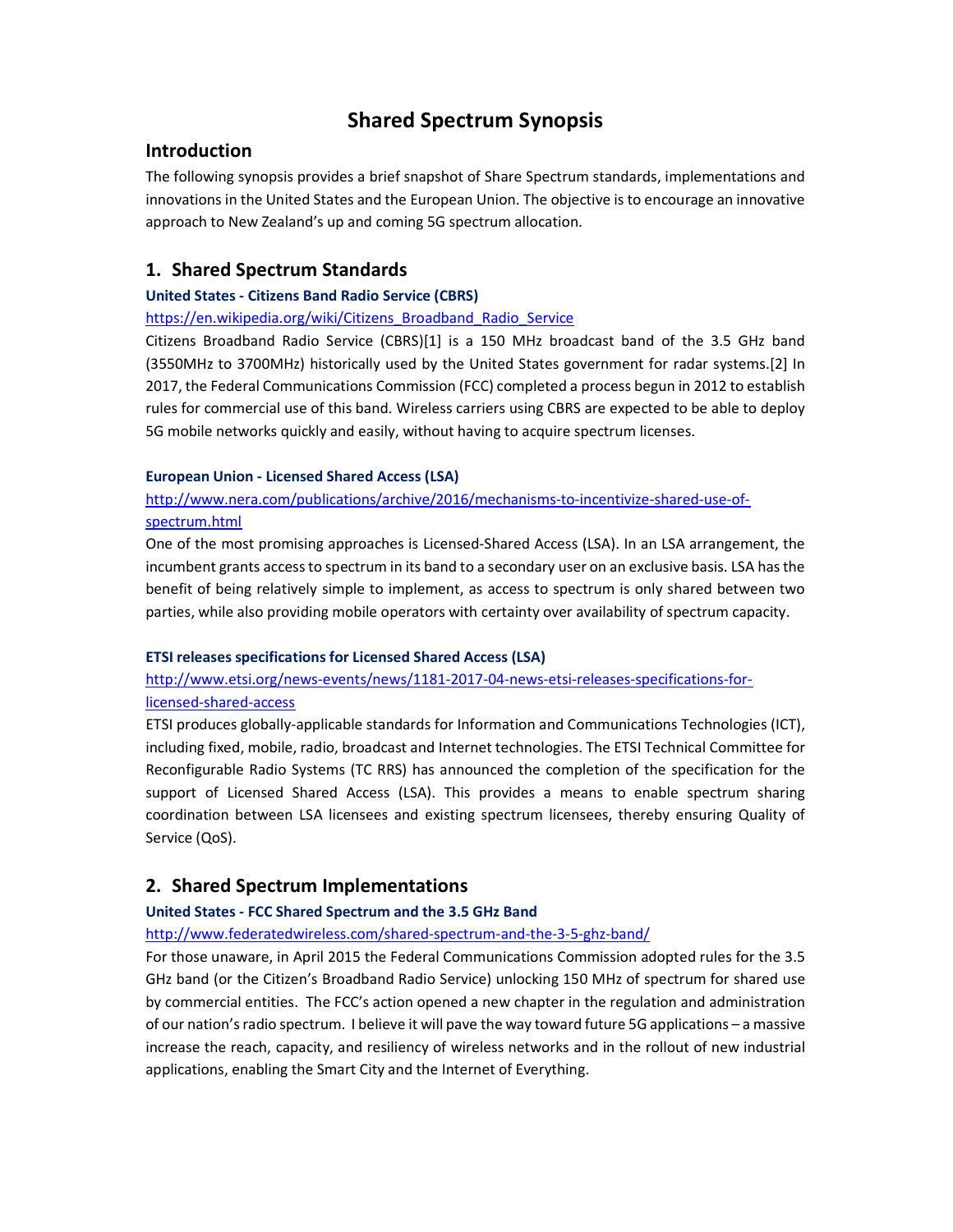### Shared use of spectrum is essential, but challenges with implementation remain, comments European Commission ahead of DSA Global Summit 2018

https://www.realwire.com/releases/Shared-use-of-spectrum-is-essential-challenges-withimplementation-remain

London, United Kingdom, 17 April 2018: Speaking ahead of the Dynamic Spectrum Alliance (DSA) Global Summit 2018, which will take place in London from 1-3 May 2018, the European Commission's Head of Unit for Radio Spectrum Policy has urged how essential the shared use of spectrum is but cautioned that challenges with implementation remain.

### France - Mobile spectrum sharing pilot begins in France

### https://www.computerweekly.com/news/4500270132/Mobile-spectrum-sharing-pilot-begins-in-France

An extensive pilot of licensed shared access (LSA) spectrum sharing technology has begun in Paris, supported by Ericsson, local startup Red Technologies, mobile chip supplier Qualcomm and the French government.

The pilot programme will see the Ministère de la Défense – the French equivalent of the UK's Ministry of Defence – share spectrum that it currently holds in the 2.3 to 2.4GHz band using Ericsson's radio access network.

#### Italy - Licensed Shared Access (LSA) Pilot

http://www.sviluppoeconomico.gov.it/index.php/en/news/2033594-licensed-shared-access-lsa-pilot The Italian Ministry of Economic Development and the Joint Research Centre of the European Commission have started a pilot project on the sharing of radio spectrum at 2.3 GHz band, based on the Licensed Shared Access (LSA).

The pilot is developed under the technical coordination of Fondazione Ugo Bordoni and involves industrial partners from numerous European countries: PosteMobile (Italy), Qualcomm Technologies, Inc. (Italy), Nokia Networks (Italy/Finland), Cumucore (Finland) Fairspectrum (Finland) and Red Technologies (France).

#### Europe - LSA Implementation

### https://www.cept.org/ecc/topics/lsa-implementation

"A regulatory approach aiming to facilitate the introduction of radio communication systems operated by a limited number of licensees under an individual licensing regime in a frequency band already assigned or expected to be assigned to one or more incumbent users.

Under the Licensed Shared Access (LSA) approach, the additional users are authorised to use the spectrum (or part of the spectrum) in accordance with sharing rules included in their rights of use of spectrum, thereby allowing all the authorized users, including incumbents, to provide a certain Quality of Service (QoS)".